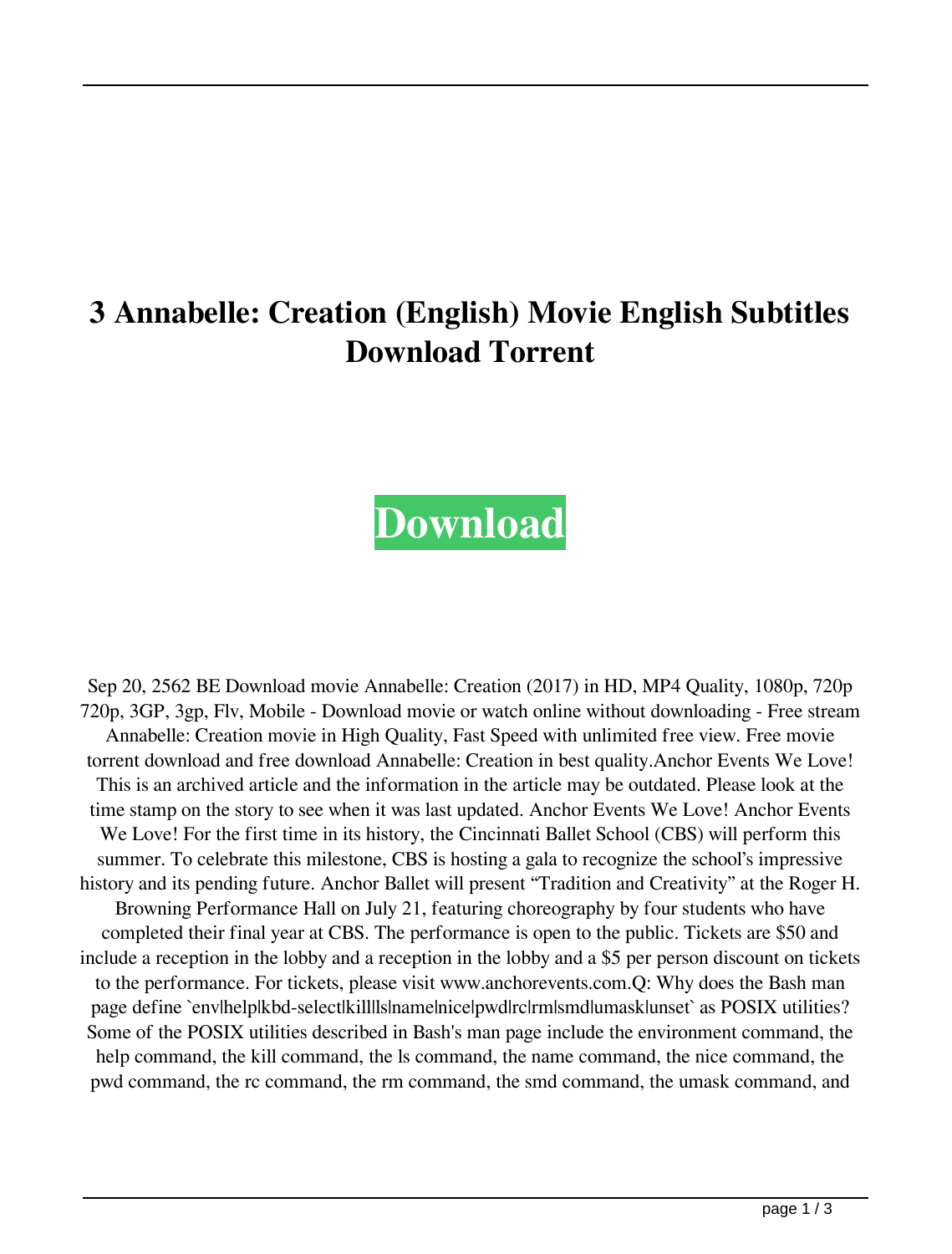the unset command. What is the motivation behind this choice? Were these utilities already provided by the Bash shell when the Bash man page was written? A: These utilities have largely been around since the inception of Unix in 1971. As such, some aspects of their design aren't compatible with POSIX and as such, can't be used in strict POSIX shells. Bash uses this list of utilities as an alternative in order to remain compatible with older programs. You can't easily go about fixing these situations